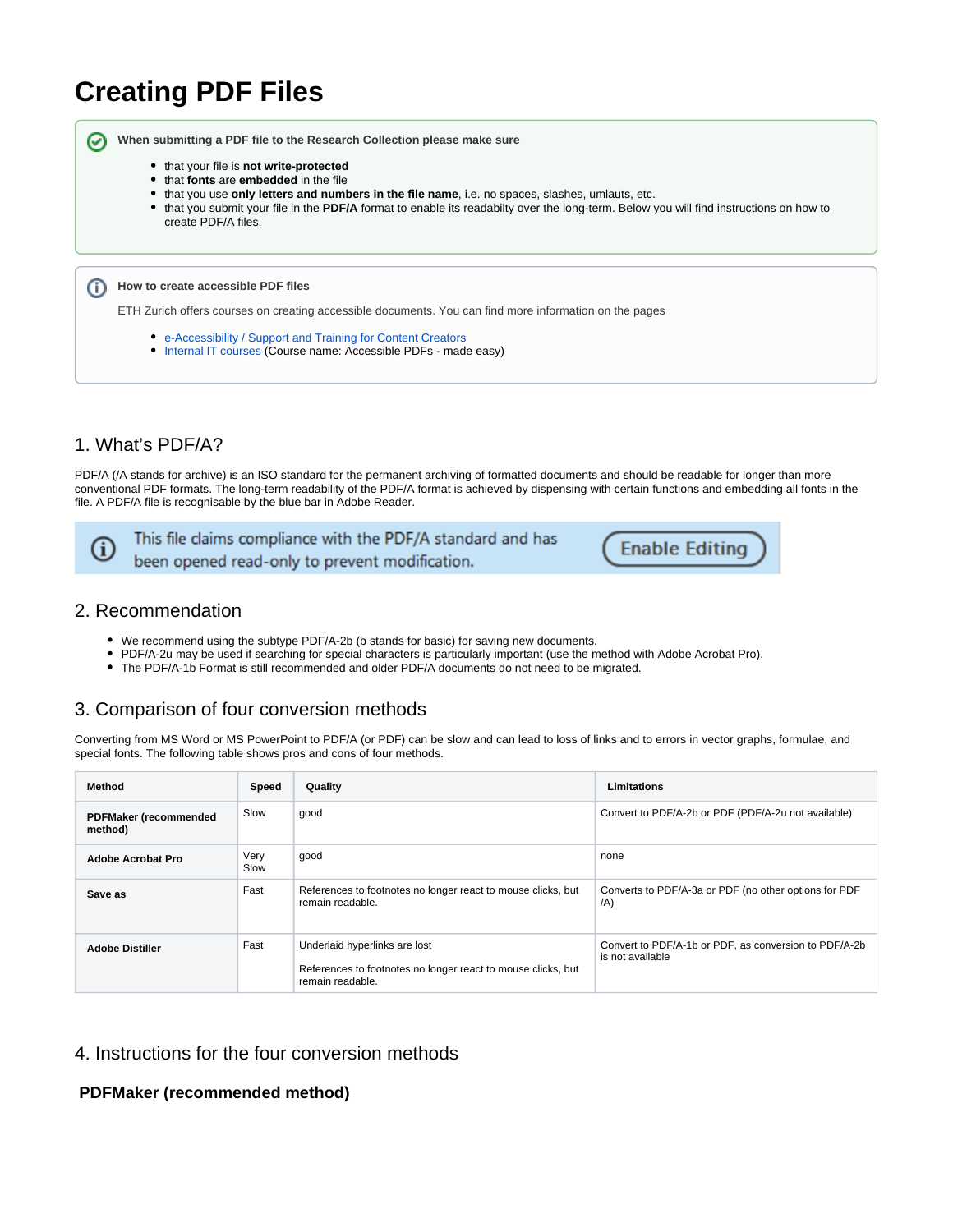| Settings<br>Security Word | <b>Bookmarks</b>                                                                                                     |          | A Word or PowerPoint file may be<br>converted to PDF/A-2b (or PDF) using<br>Acrobat PDFMaker.                 |
|---------------------------|----------------------------------------------------------------------------------------------------------------------|----------|---------------------------------------------------------------------------------------------------------------|
| <b>PDFMaker Settings</b>  | Conversion Settings: PDF/A-1b:2005 (RGB)<br>Verwenden Sie diese Einstellungen zum Erstellen von PDF/A-1b-kompatiblen | $\wedge$ | • Open the document in Word or<br>PowerPoint, select the Acrobat tab.<br>(If the Acrobat tab is missing, your |

#### <span id="page-1-0"></span>**Adobe Acrobat Pro**



**Save as**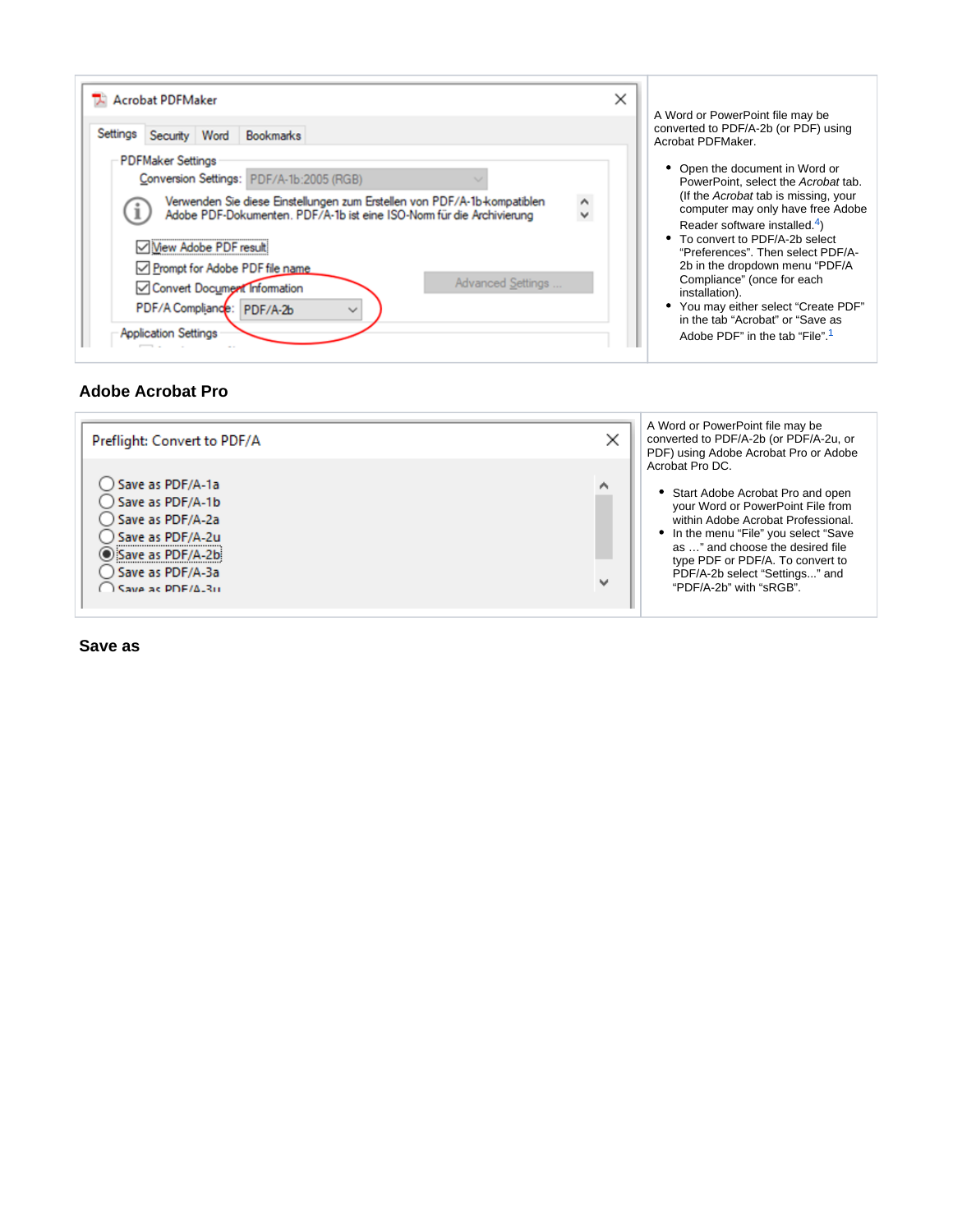<span id="page-2-1"></span><span id="page-2-0"></span>

| Options                                    | ? | × | A Word or PowerPoint file may be converted to PDF/A-3a (or PDF) by<br>using Word or PowerPoint. We do not favour this option for creating PDF |  |  |
|--------------------------------------------|---|---|-----------------------------------------------------------------------------------------------------------------------------------------------|--|--|
| Page range                                 |   |   | /A files, since we discourage using the subtype PDF/A-3a.                                                                                     |  |  |
| )  All                                     |   |   | • Select "Save as" from the "File" menu (not "Save as Adobe pdf").<br>• Select "PDF (*.pdf)" for file type.                                   |  |  |
| Current page                               |   |   | • Select the underlined text "More options", then press button                                                                                |  |  |
| Selection                                  |   |   | "Options", then tick " PDF/A-compliant" to create a PDF/A file<br>(subtype 3a with MS Word 365). <sup>2</sup>                                 |  |  |
| Page(s) From:<br>$\div$<br>10:             |   |   | You may create an identical PDF File by using Word or PowerPoint with<br>the following commands:                                              |  |  |
| <b>Publish what</b>                        |   |   | • Select "File" on menu bar, then select "Export"                                                                                             |  |  |
| ◎ Document                                 |   |   | • Select "Create PDF/XPS Document"<br>• Press button "Options" and tick "PDF/A compliant" <sup>3</sup>                                        |  |  |
| Document showing markup                    |   |   |                                                                                                                                               |  |  |
| Include non-printing information           |   |   |                                                                                                                                               |  |  |
| Create bookmarks using:                    |   |   |                                                                                                                                               |  |  |
| <b>Exercise</b>                            |   |   |                                                                                                                                               |  |  |
| <b>Word bookmarks</b>                      |   |   |                                                                                                                                               |  |  |
| <b>Document properties</b>                 |   |   |                                                                                                                                               |  |  |
| Document structure tags for accessibility  |   |   |                                                                                                                                               |  |  |
| <b>PDF</b> options                         |   |   |                                                                                                                                               |  |  |
| PDF/A compliant                            |   |   |                                                                                                                                               |  |  |
| Optimize for image quality                 |   |   |                                                                                                                                               |  |  |
| Bitmap text when fonts may not be embedded |   |   |                                                                                                                                               |  |  |
|                                            |   |   |                                                                                                                                               |  |  |

## **Adobe Distiller**